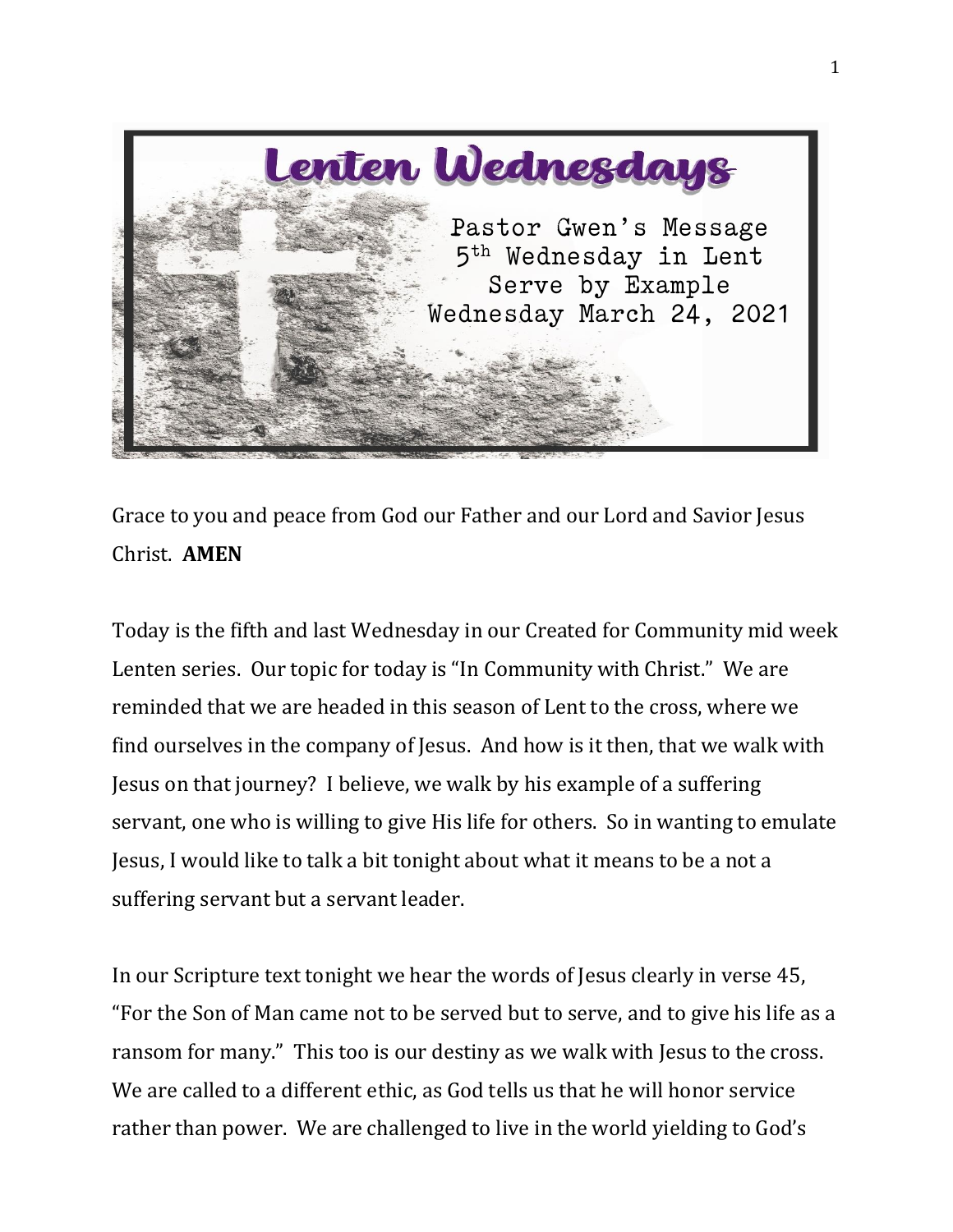kingdom rules. And as our story tells us, we are not to put our own needs or wants ahead of those of our neighbor, as James and John did wanting to sit at Jesus' side.

Jesus is clear in word and deed. He is willing to give more of himself than is required, even to death on a cross. And although he does not require the same from us, we follow His example of servant leadership. For Jesus humbled himself in human form, as our sacrifice, as payment to free us from sin and death. Jesus models both service and sacrifice for all his children. He is the only one who can accomplish this feat of serving as a ransom for many in the unique role in the plan of salvation.

Today our society is really struggling with the idea of slavery. Historically, when we speak of being a slave or a servant, we think of the old south where slaves were a commodity to be bought and sold and they worked for an owner. And tonight I don't want to get into the racism issue, but I am here to tell you that Jesus has a very different idea of what it means to be a slave or a servant.

To Jesus being a servant does not mean that you possess no power. In fact the opposite is true, if you can give away your power you are really more powerful. Think about that for a minute. And example for me is Pastor Larry, who was my spiritual mentor as I was considering my call into ministry. Pastor Larry gathered a group of us, 5 to be exact and taught us a bit about the fine art of preaching the Gospel. We studied with him for a few months and picked his brain over and over again. He is a wonderful preacher and many of you have had the opportunity of hearing him at this very pulpit. Well, Pastor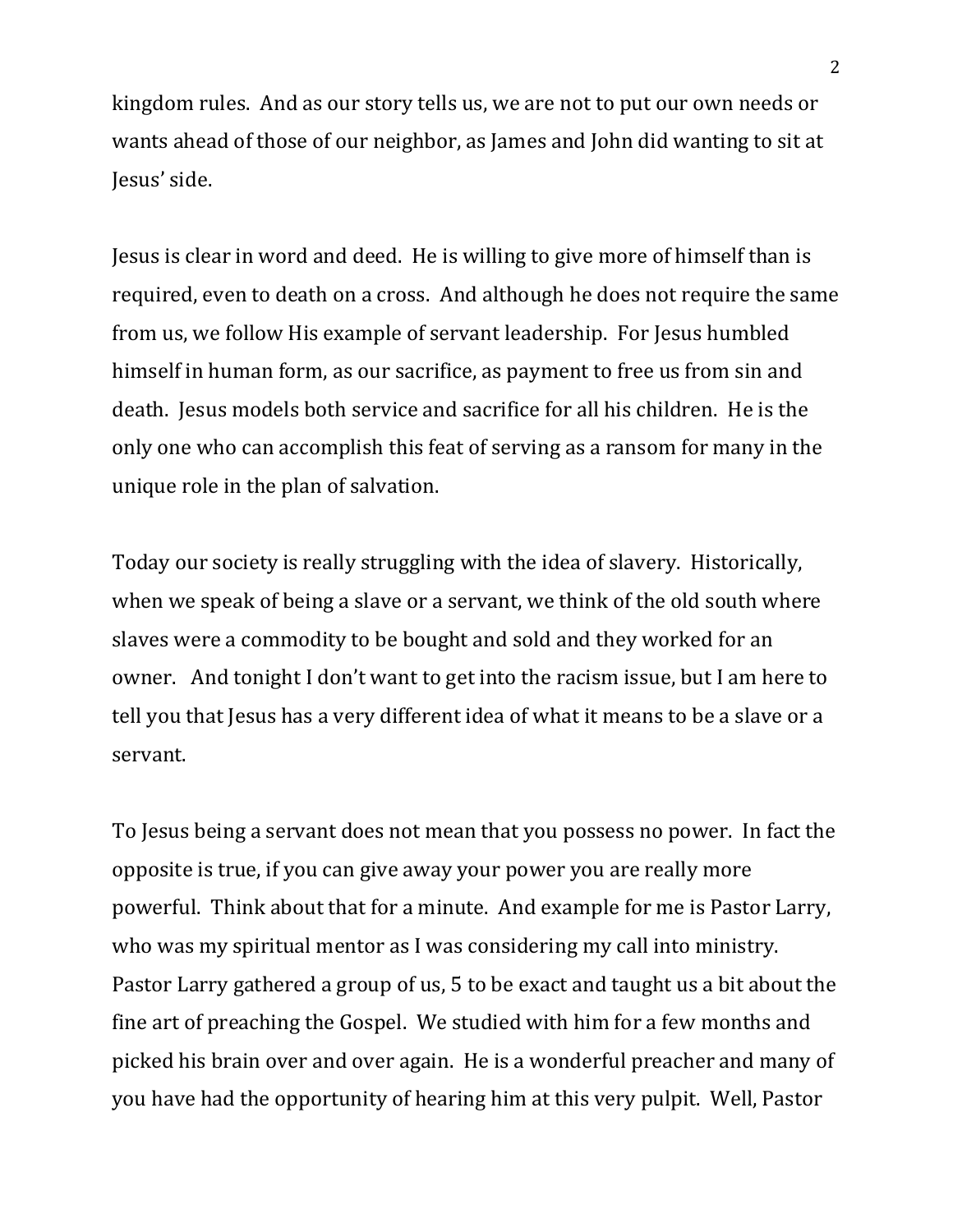Larry, after we had done some practice, willingly gave up his Sunday pulpit to allow us to preach at St Olaf. He yielded his authority to me, little old me. That is a sacred thing, folks, to give away. And by doing so he empowered me to begin a career in ministry.

Giving away power is not something we are at all used to. We like to be in control, in charge of what is coming next. So we must realize too that being a servant may mean working for someone else, but it does not mean that we do not stop being who we are. We still have our own feelings, thoughts, and ideas.

Do any of you remember the TV show, "The Brady Bunch"? If I were to ask you who was the real star of that show, I would guess many of you might say the housekeeper, Alice. She was the servant. She cooked, cleaned and took care of the Brady bunch. She had her own personality for sure, but the family really relied on her for many things including her advice.

When I was little my great grandpa was a butler/caretaker/driver for a wealthy family on Ohatchee Lake outside of Milwaukee. Once we got to go to the home where he worked and see the cottage he lived in. He was so proud of the work he did taking care of the family and their cars, their home and